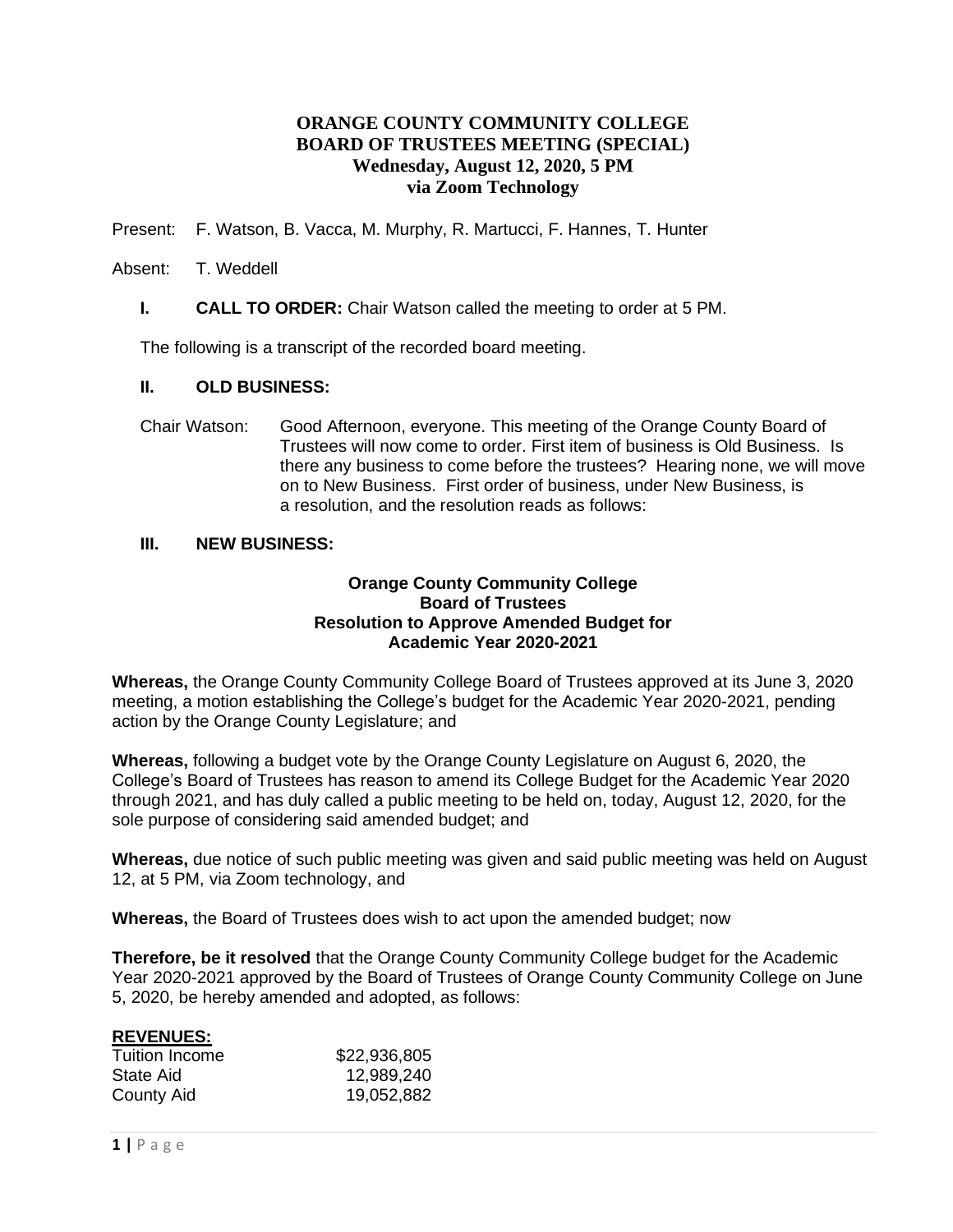| Chargebacks                    | 2,405,358 |
|--------------------------------|-----------|
| Fees                           | 3,451,278 |
| <b>Self-Sustaining Courses</b> | 487,133   |
| <b>Other Revenue</b>           | 713,526   |

The aggregate total of revenues \$62,036,222

| <b>EXPENSES</b><br><b>Personnel Services</b><br><b>Employee Benefits</b><br><b>Contract Services</b><br><b>Capital Equipment</b> | \$34,617,977<br>18,797,362<br>8,620,883                                |  |
|----------------------------------------------------------------------------------------------------------------------------------|------------------------------------------------------------------------|--|
| Aggregate total expenses                                                                                                         | \$62,036,222                                                           |  |
| Chair Watson:                                                                                                                    | Trustees you have heard the resolution. What is your pleasure:         |  |
| Trustee Martucci:<br>Tom Hunter:                                                                                                 | I'll move this motion to approve the amended budget.<br>I'll second.   |  |
| Chair Watson:                                                                                                                    | It has been moved and probably seconded. Any discussion on the matter. |  |
| Trustee Murphy:                                                                                                                  | No                                                                     |  |
| Chair Watson:                                                                                                                    | Having none, we ask for a role call. Secretary Murray                  |  |
| Carol Murray:                                                                                                                    | Sorry about that.                                                      |  |
| Chair Watson:<br><b>Trustee Martucci:</b><br>Trustee Hannes:<br>Trustee Hunter:<br>Trustee Vacca:<br>Trustee Murphy:             | Affirmative<br>Yes<br>Yes<br>Yes<br>Yes<br>Yes                         |  |
| Carol Murray:                                                                                                                    | You have 6 affirmatives                                                |  |
| Chair Watson:                                                                                                                    | The resolution carries                                                 |  |
| Chair Watson:                                                                                                                    | Next item on the agenda is Chairman's comments. I will be brief.       |  |

## **IV. CHAIRMAN'S COMMENTS:**

Once again, we'd like to thank all of the trustees for giving of their time and their energy for a good portion of the summer and all of their input in regards to getting this budget accomplished. We're grateful for your attention and your commitment. Secondly, I'd just like to mention that ACCT has determined that their annual event is going to be virtual. All of the trustees should have received, in their email, information regarding registration to that affect.